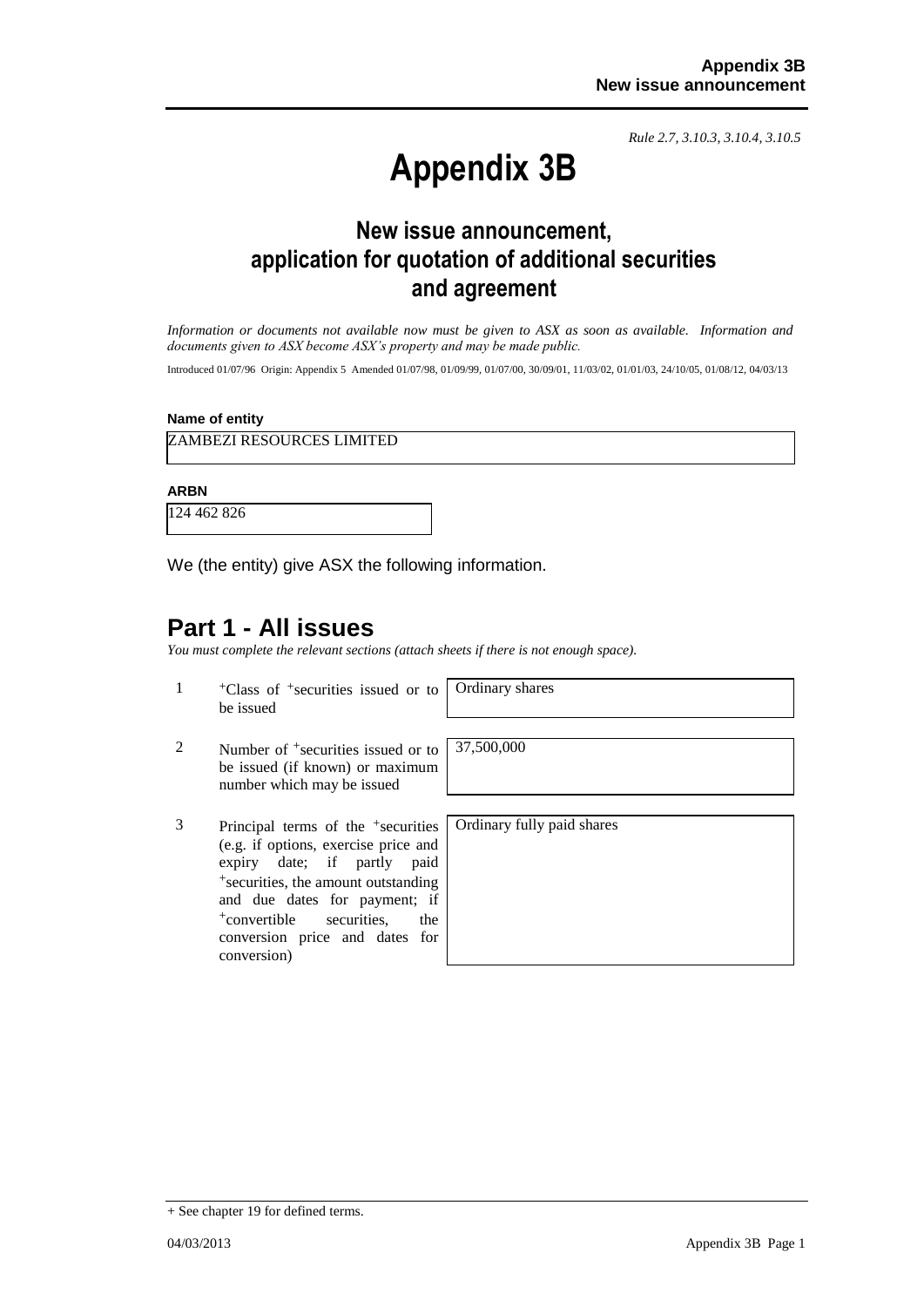| 4  | Do the <sup>+</sup> securities rank equally in<br>all respects from the <sup>+</sup> issue date<br>with an existing <sup>+</sup> class of quoted<br>+securities?                                                                                                                                                                                                                                                                                          | Yes                                                                                                                                 |
|----|-----------------------------------------------------------------------------------------------------------------------------------------------------------------------------------------------------------------------------------------------------------------------------------------------------------------------------------------------------------------------------------------------------------------------------------------------------------|-------------------------------------------------------------------------------------------------------------------------------------|
|    | If the additional <sup>+</sup> securities do not<br>rank equally, please state:<br>the date from which they do<br>the extent<br>to<br>which<br>they<br>$\bullet$<br>participate<br>for<br>the<br>next<br>dividend, (in the case of a trust,<br>distribution)<br>interest<br><sub>or</sub><br>payment<br>the extent to which they do not<br>$\bullet$<br>rank equally, other than in<br>relation to the next dividend,<br>distribution or interest payment |                                                                                                                                     |
| 5  | Issue price or consideration                                                                                                                                                                                                                                                                                                                                                                                                                              | \$0.02                                                                                                                              |
| 6  | Purpose of the issue<br>(If issued as consideration for the<br>acquisition<br>of<br>assets,<br>clearly<br>identify those assets)                                                                                                                                                                                                                                                                                                                          | Working capital as approved by shareholders at the<br>Extraordinary General Meeting held on 19 October<br>2016.                     |
| 6а | Is the entity an <sup>+</sup> eligible entity that<br>obtained<br>has<br>security<br>holder<br>approval under rule 7.1A?                                                                                                                                                                                                                                                                                                                                  | Yes                                                                                                                                 |
|    | If Yes, complete sections $6b - 6h$<br>in relation to the $+$ securities the<br>subject of this Appendix 3B, and<br>comply with section 6i                                                                                                                                                                                                                                                                                                                |                                                                                                                                     |
| 6b | the<br>holder<br>The<br>date<br>security<br>resolution under rule 7.1A was<br>passed                                                                                                                                                                                                                                                                                                                                                                      | 17 August 2016                                                                                                                      |
| 6с | <sup>+</sup> securities<br>issued<br>Number<br>of<br>without security holder approval<br>under rule 7.1                                                                                                                                                                                                                                                                                                                                                   | <b>Nil</b>                                                                                                                          |
| 6d | Number of <sup>+</sup> securities issued with<br>security holder approval under rule<br>7.1A                                                                                                                                                                                                                                                                                                                                                              | <b>Nil</b>                                                                                                                          |
| 6е | Number of <sup>+</sup> securities issued with<br>security holder approval under rule<br>7.3, or another specific security<br>holder approval (specify date of<br>meeting)                                                                                                                                                                                                                                                                                 | 37,500,000<br>Ordinary<br>shares<br>approved<br>by<br>shareholders at the Extraordinary General Meeting<br>held on 19 October 2016. |
| 6f | Number of <sup>+</sup> securities issued under<br>an exception in rule 7.2                                                                                                                                                                                                                                                                                                                                                                                | Nil                                                                                                                                 |

<sup>+</sup> See chapter 19 for defined terms.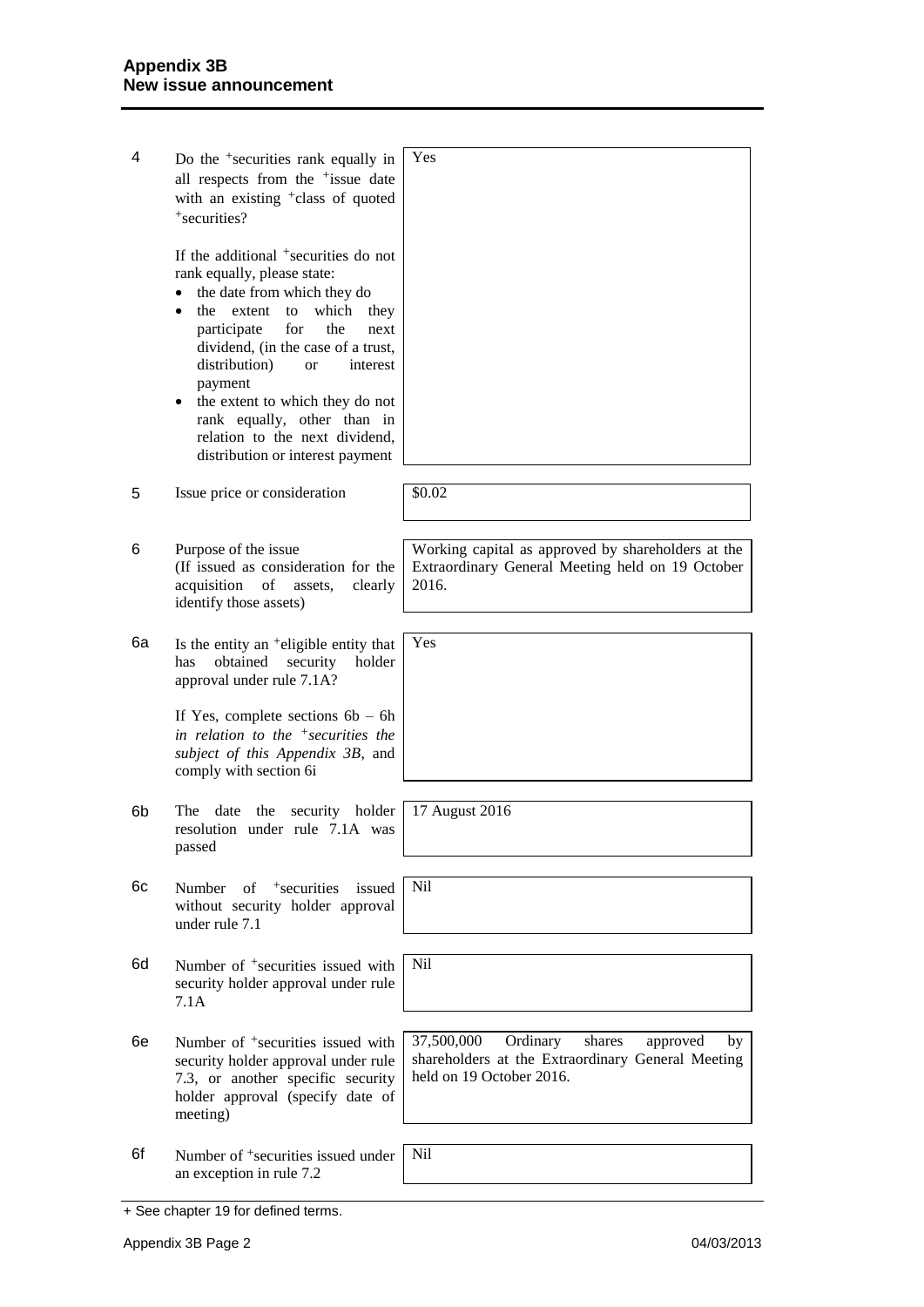- 6g If +securities issued under rule 7.1A, was issue price at least 75% of 15 day VWAP as calculated under rule 7.1A.3? Include the +issue date and both values. Include the source of the VWAP calculation.
- 6h If +securities were issued under rule 7.1A for non-cash consideration, state date on which valuation of consideration was released to ASX Market Announcements
- 6i Calculate the entity's remaining issue capacity under rule 7.1 and rule 7.1A – complete Annexure 1 and release to ASX Market Announcements
- 7 +Issue dates

Note: The issue date may be prescribed by ASX (refer to the definition of issue date in rule 19.12). For example, the issue date for a pro rata entitlement issue must comply with the applicable timetable in Appendix 7A.

Cross reference: item 33 of Appendix 3B.

- 8 Number and <sup>+</sup>class of all + securities quoted on ASX (*including* the <sup>+</sup> securities in section 2 if applicable)
- 9 Number and  $\dagger$ class of all +securities not quoted on ASX (*including* the <sup>+</sup>securities in section 2 if applicable)
- 10 Dividend policy (in the case of a trust, distribution policy) on the increased capital (interests)

| N/A |  |
|-----|--|
|     |  |
|     |  |
|     |  |

N/A

LR 7.1: 20,898,537 LR 7.1A: 13,932,358

8 November 2016

| Number |               | $+C$ lass                                                                                         |
|--------|---------------|---------------------------------------------------------------------------------------------------|
|        | 139, 323, 583 | Ordinary<br>fully<br>paid<br>shares                                                               |
| Number |               | $+C$ lass                                                                                         |
|        | 27,500,000    | Options, exercise price<br>\$0.03, expiring 30 June<br>2019                                       |
|        | 1,250,000     | Options, exercise price<br>lower of \$0.16 or market<br>31<br>expiring<br>value,<br>December 2020 |

<sup>+</sup> See chapter 19 for defined terms.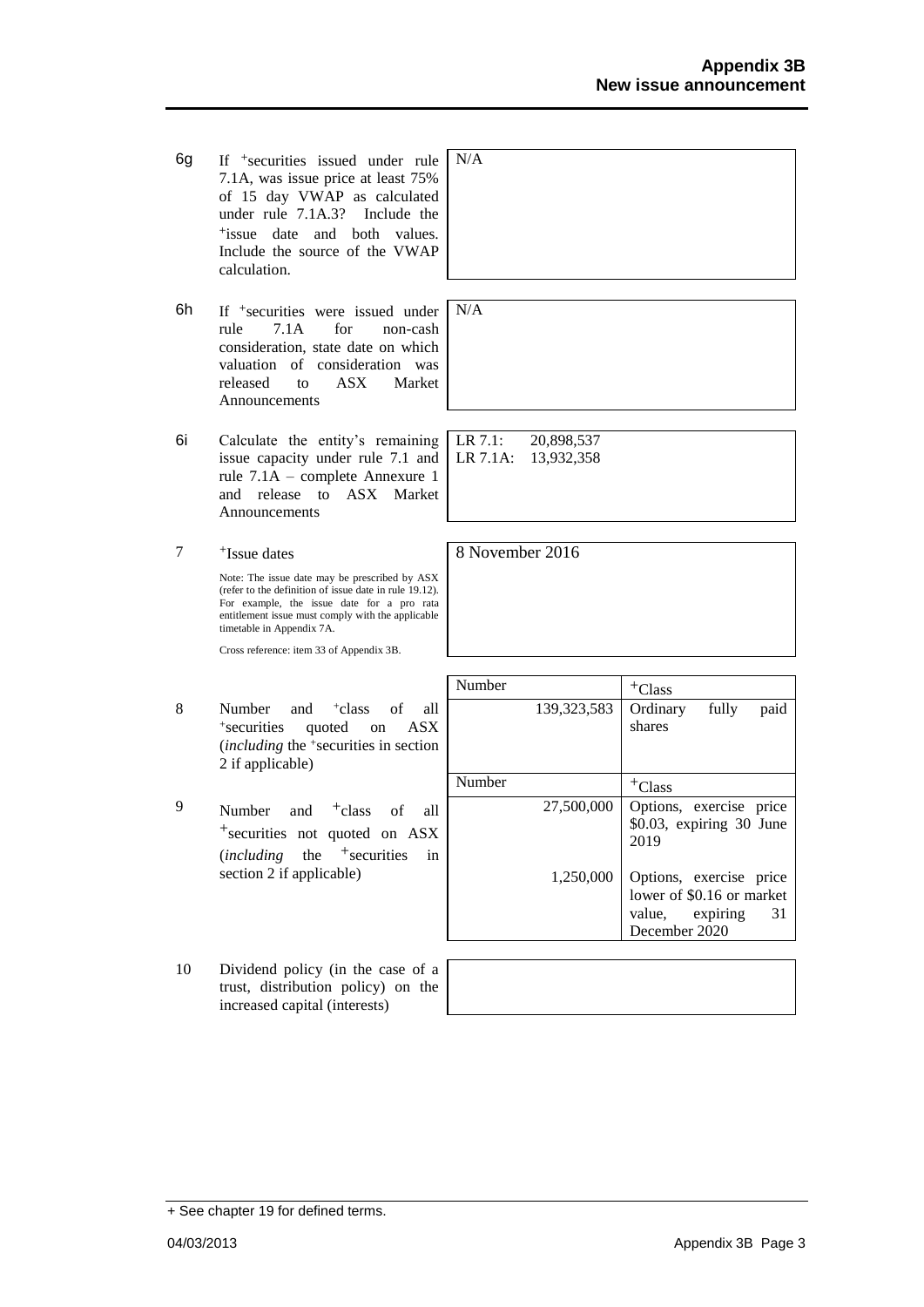## **Part 2 – DELETED – NOT APPLICABLE**

### **Part 3 - Quotation of securities**

*You need only complete this section if you are applying for quotation of securities*

- 34 Type of <sup>+</sup> securities (*tick one*)
- (a)  $\sqrt{\phantom{a}}$  +Securities described in Part 1

(b) All other <sup>+</sup> securities

Example: restricted securities at the end of the escrowed period, partly paid securities that become fully paid, employee incentive share securities when restriction ends, securities issued on expiry or conversion of convertible securities

### **Entities that have ticked box 34(a)**

#### **Additional securities forming a new class of securities**

*Tick to indicate you are providing the information or documents*

| 35 | If the <sup>+</sup> securities are <sup>+</sup> equity securities, the names of the 20 largest holders of the<br>additional *securities, and the number and percentage of additional *securities held by<br>those holders                                        |
|----|------------------------------------------------------------------------------------------------------------------------------------------------------------------------------------------------------------------------------------------------------------------|
| 36 | If the $+$ securities are $+$ equity securities, a distribution schedule of the additional $+$ securities<br>setting out the number of holders in the categories<br>$1 - 1,000$<br>$1,001 - 5,000$<br>$5.001 - 10.000$<br>$10.001 - 100.000$<br>100,001 and over |
| 37 | A copy of any trust deed for the additional +securities                                                                                                                                                                                                          |

<sup>+</sup> See chapter 19 for defined terms.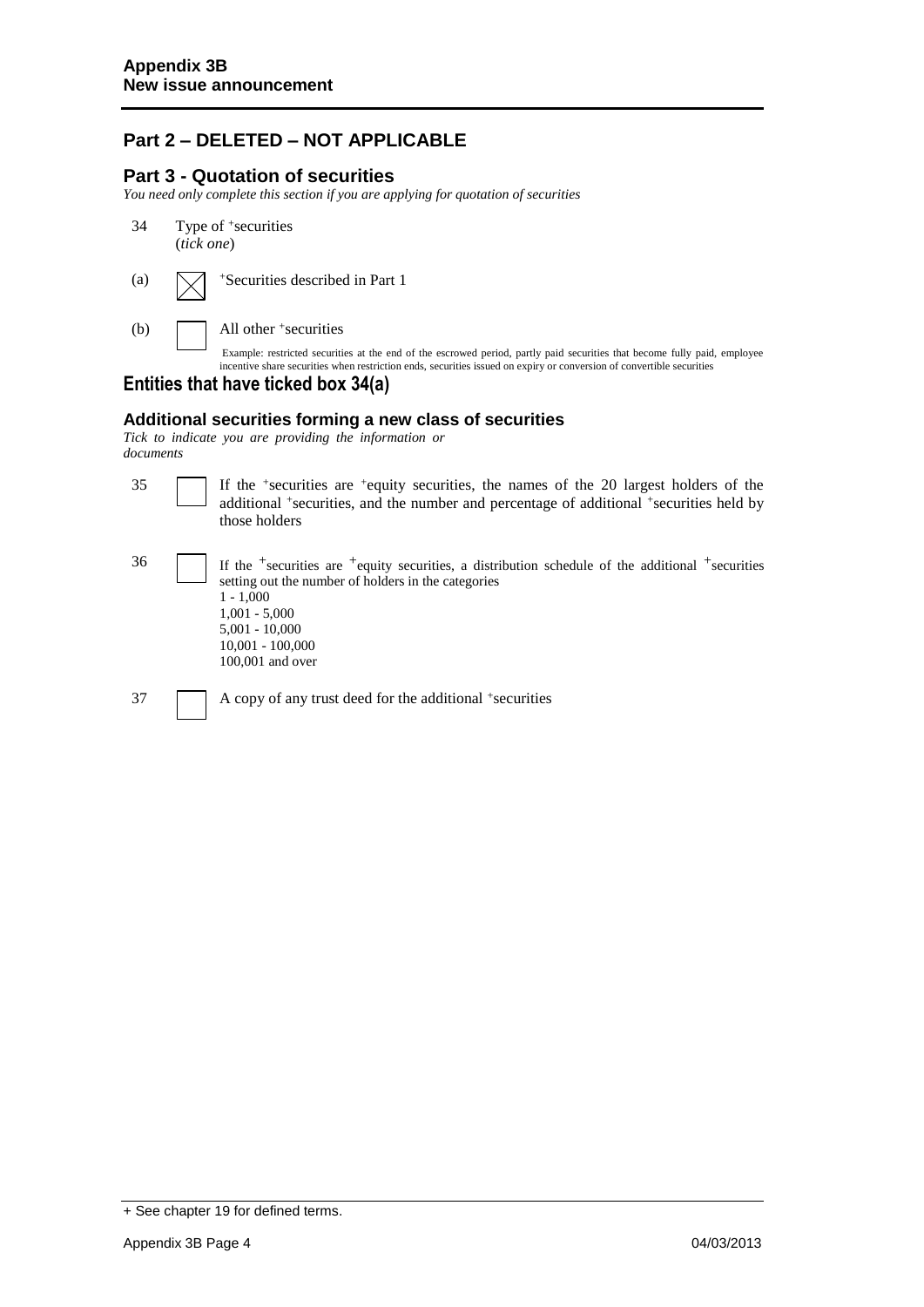#### **Quotation agreement**

- 1 <sup>+</sup>Quotation of our additional +securities is in ASX's absolute discretion. ASX may quote the +securities on any conditions it decides.
- 2 We warrant the following to ASX.
	- The issue of the +securities to be quoted complies with the law and is not for an illegal purpose.
	- There is no reason why those +securities should not be granted +quotation.
	- An offer of the <sup>+</sup>securities for sale within 12 months after their issue will not require disclosure under section 707(3) or section 1012C(6) of the Corporations Act.

Note: An entity may need to obtain appropriate warranties from subscribers for the securities in order to be able to give this warranty

- Section 724 or section 1016E of the Corporations Act does not apply to any applications received by us in relation to any +securities to be quoted and that no-one has any right to return any +securities to be quoted under sections 737, 738 or 1016F of the Corporations Act at the time that we request that the +securities be quoted.
- If we are a trust, we warrant that no person has the right to return the <sup>+</sup>securities to be quoted under section 1019B of the Corporations Act at the time that we request that the +securities be quoted.
- 3 We will indemnify ASX to the fullest extent permitted by law in respect of any claim, action or expense arising from or connected with any breach of the warranties in this agreement.
- 4 We give ASX the information and documents required by this form. If any information or document is not available now, we will give it to ASX before <sup>+</sup>quotation of the +securities begins. We acknowledge that ASX is relying on the information and documents. We warrant that they are (will be) true and complete.

Sign here:  $\| \cdot \| \cdot \|$   $\| \cdot \| \cdot \|$   $\sqrt{2}$  Date: 8 November 2016 (Finance Director)

Print name: Marinko Vidovich

<sup>+</sup> See chapter 19 for defined terms.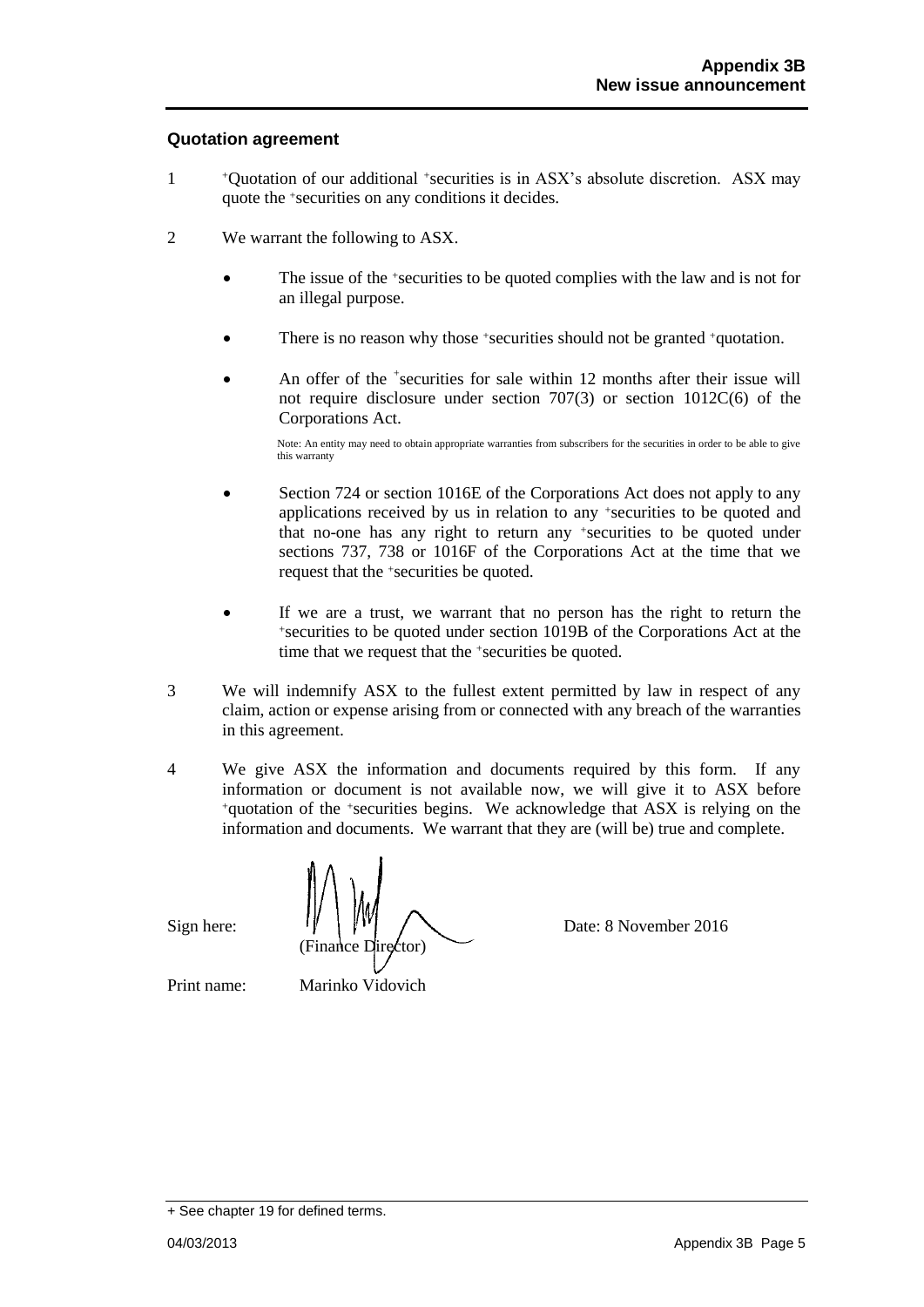# **Appendix 3B – Annexure 1**

# **Calculation of placement capacity under rule 7.1 and rule 7.1A for eligible entities**

Introduced 01/08/12 Amended 04/03/13

## **Part 1**

| Rule 7.1 – Issues exceeding 15% of capital                                                                                                        |                                                                                                                                                                                                                     |  |
|---------------------------------------------------------------------------------------------------------------------------------------------------|---------------------------------------------------------------------------------------------------------------------------------------------------------------------------------------------------------------------|--|
| Step 1: Calculate "A", the base figure from which the placement<br>capacity is calculated                                                         |                                                                                                                                                                                                                     |  |
| <b>Insert</b> number of fully paid <sup>+</sup> ordinary<br>securities on issue 12 months before the<br>*issue date or date of agreement to issue | 41,290,103                                                                                                                                                                                                          |  |
| Add the following:                                                                                                                                |                                                                                                                                                                                                                     |  |
| Number of fully paid <sup>+</sup> ordinary securities<br>issued in that 12 month period under an<br>exception in rule 7.2                         | Nil                                                                                                                                                                                                                 |  |
| Number of fully paid <sup>+</sup> ordinary securities<br>$\bullet$<br>issued in that 12 month period with<br>shareholder approval                 | 69,000,886 ordinary fully paid shares<br>issued on 7 September 2016 approved<br>by shareholders on 17 August 2016                                                                                                   |  |
|                                                                                                                                                   | 22,500,000 ordinary fully paid shares<br>issued on 8 September approved by<br>shareholders on 17 August 2016                                                                                                        |  |
|                                                                                                                                                   | 37,500,000 ordinary fully paid shares<br>issued on 8 November 2016 approved<br>by shareholders on 19 October 2016                                                                                                   |  |
| Number of partly paid +ordinary<br>$\bullet$<br>securities that became fully paid in that<br>12 month period                                      | Nil                                                                                                                                                                                                                 |  |
| Note:                                                                                                                                             |                                                                                                                                                                                                                     |  |
| Include only ordinary securities here -<br>other classes of equity securities cannot<br>be added                                                  |                                                                                                                                                                                                                     |  |
| Include here (if applicable) the securities<br>the subject of the Appendix 3B to which<br>this form is annexed                                    |                                                                                                                                                                                                                     |  |
| It may be useful to set out issues of<br>$\bullet$<br>securities on different dates as separate<br>line items                                     |                                                                                                                                                                                                                     |  |
| <b>Subtract</b> the number of fully paid +ordinary<br>securities cancelled during that 12 month<br>period                                         | 30,967,406 being consolidation of the capital<br>of the Company, on the basis of every four<br>securities into one security, as approved by<br>shareholders at the Annual General Meeting<br>held on 17 August 2016 |  |
| "A"                                                                                                                                               | 139,323,583                                                                                                                                                                                                         |  |

<sup>+</sup> See chapter 19 for defined terms.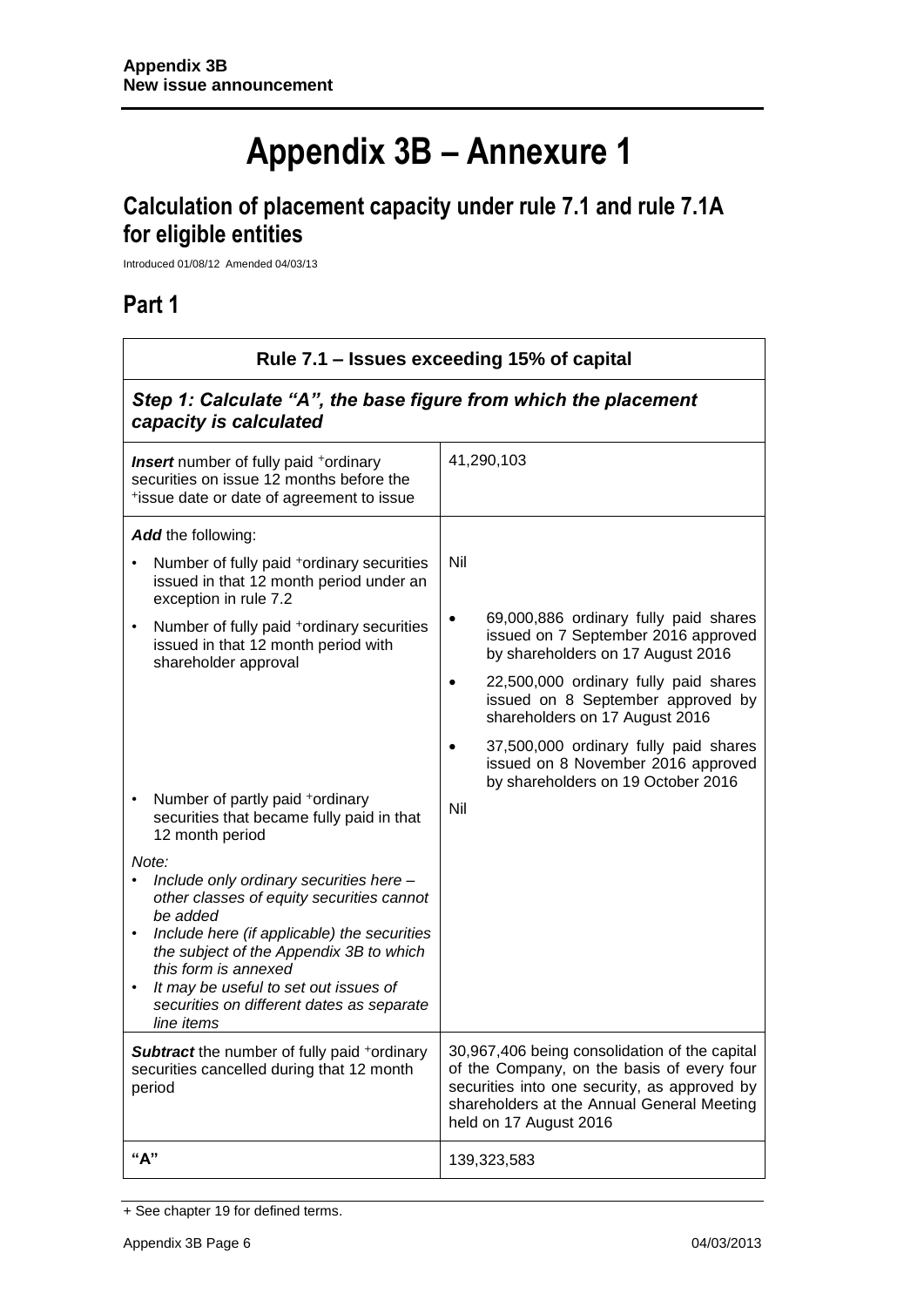| Step 2: Calculate 15% of "A"                                                                                                                                                                                                                                                                                                        |                                                                        |  |
|-------------------------------------------------------------------------------------------------------------------------------------------------------------------------------------------------------------------------------------------------------------------------------------------------------------------------------------|------------------------------------------------------------------------|--|
| "B"                                                                                                                                                                                                                                                                                                                                 | 0.15<br>[Note: this value cannot be changed]                           |  |
|                                                                                                                                                                                                                                                                                                                                     |                                                                        |  |
| Multiply "A" by 0.15                                                                                                                                                                                                                                                                                                                | 20,898,537                                                             |  |
| that has already been used                                                                                                                                                                                                                                                                                                          | Step 3: Calculate "C", the amount of placement capacity under rule 7.1 |  |
| <b>Insert</b> number of <sup>+</sup> equity securities issued<br>or agreed to be issued in that 12 month<br>period not counting those issued:                                                                                                                                                                                       | Nil                                                                    |  |
| Under an exception in rule 7.2                                                                                                                                                                                                                                                                                                      |                                                                        |  |
| Under rule 7.1A                                                                                                                                                                                                                                                                                                                     |                                                                        |  |
| With security holder approval under rule<br>7.1 or rule 7.4                                                                                                                                                                                                                                                                         |                                                                        |  |
| Note:<br>This applies to equity securities, unless<br>specifically excluded - not just ordinary<br>securities<br>Include here (if applicable) the securities<br>the subject of the Appendix 3B to which<br>this form is annexed<br>It may be useful to set out issues of<br>securities on different dates as separate<br>line items |                                                                        |  |
| "C"                                                                                                                                                                                                                                                                                                                                 | Nil                                                                    |  |
| Step 4: Subtract "C" from ["A" x "B"] to calculate remaining<br>placement capacity under rule 7.1                                                                                                                                                                                                                                   |                                                                        |  |
| "A" x 0.15                                                                                                                                                                                                                                                                                                                          | 20,898,537                                                             |  |
| Note: number must be same as shown in<br>Step <sub>2</sub>                                                                                                                                                                                                                                                                          |                                                                        |  |
| Subtract "C"                                                                                                                                                                                                                                                                                                                        | Nil                                                                    |  |
| Note: number must be same as shown in<br>Step 3                                                                                                                                                                                                                                                                                     |                                                                        |  |
| <b>Total</b> ["A" $\times$ 0.15] – "C"                                                                                                                                                                                                                                                                                              | 20,898,537                                                             |  |
|                                                                                                                                                                                                                                                                                                                                     | [Note: this is the remaining placement<br>capacity under rule 7.1]     |  |

<sup>+</sup> See chapter 19 for defined terms.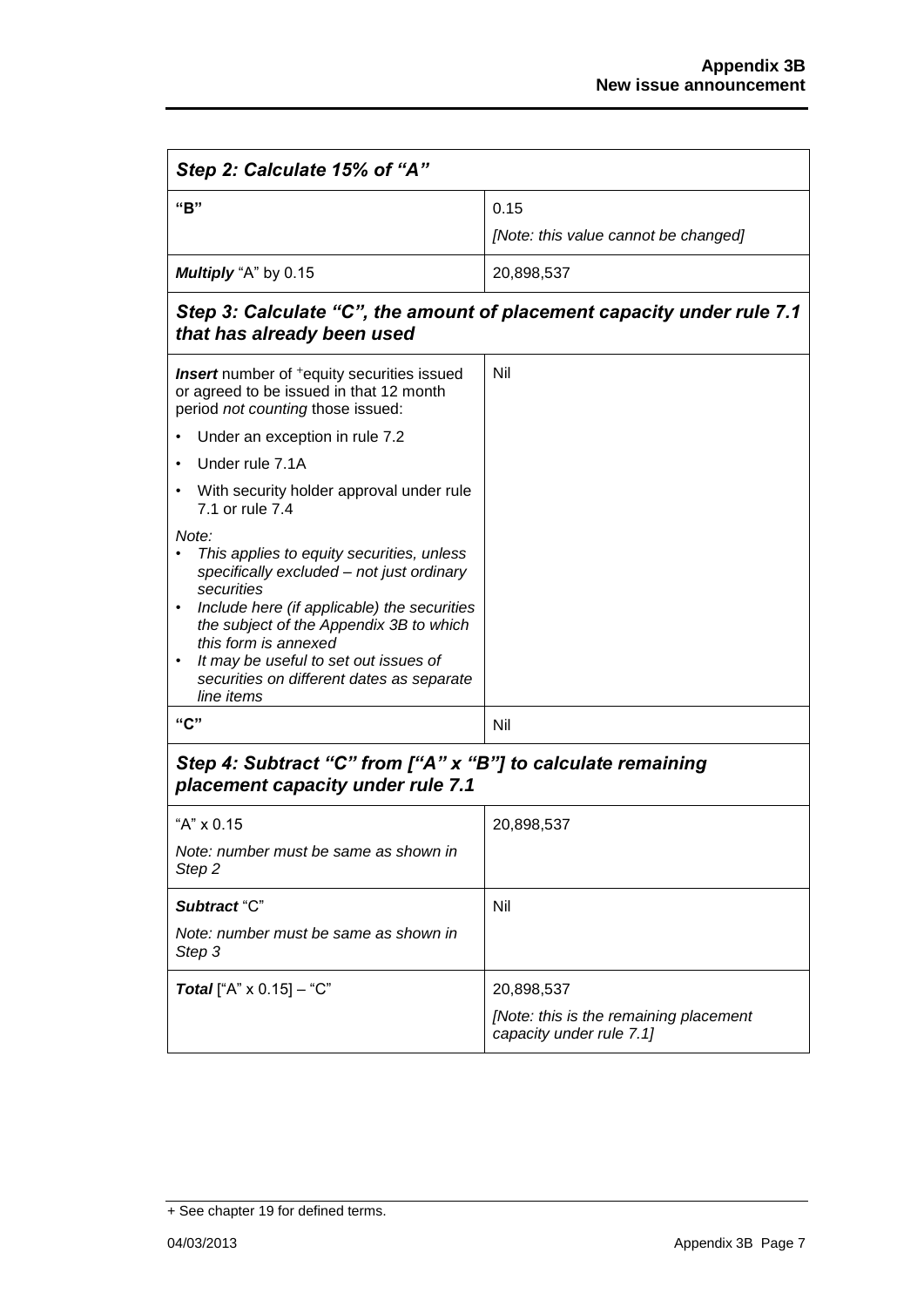## **Part 2**

| Rule 7.1A - Additional placement capacity for eligible entities                                                                                                                                                                                                                                                                                                                                                                                                                                                                                                                                                                       |                                            |  |
|---------------------------------------------------------------------------------------------------------------------------------------------------------------------------------------------------------------------------------------------------------------------------------------------------------------------------------------------------------------------------------------------------------------------------------------------------------------------------------------------------------------------------------------------------------------------------------------------------------------------------------------|--------------------------------------------|--|
| Step 1: Calculate "A", the base figure from which the placement<br>capacity is calculated                                                                                                                                                                                                                                                                                                                                                                                                                                                                                                                                             |                                            |  |
| "А"<br>Note: number must be same as shown in<br>Step 1 of Part 1                                                                                                                                                                                                                                                                                                                                                                                                                                                                                                                                                                      | 139,323,583                                |  |
| Step 2: Calculate 10% of "A"<br>"D"                                                                                                                                                                                                                                                                                                                                                                                                                                                                                                                                                                                                   | 0.10<br>Note: this value cannot be changed |  |
| Multiply "A" by 0.10                                                                                                                                                                                                                                                                                                                                                                                                                                                                                                                                                                                                                  | 13,932,358                                 |  |
| Step 3: Calculate "E", the amount of placement capacity under rule<br>7.1A that has already been used                                                                                                                                                                                                                                                                                                                                                                                                                                                                                                                                 |                                            |  |
| <b>Insert</b> number of <sup>+</sup> equity securities issued<br>or agreed to be issued in that 12 month<br>period under rule 7.1A<br>Notes:<br>This applies to equity securities - not<br>just ordinary securities<br>Include here $-$ if applicable $-$ the<br>securities the subject of the Appendix<br>3B to which this form is annexed<br>Do not include equity securities issued<br>under rule 7.1 (they must be dealt with<br>in Part 1), or for which specific security<br>holder approval has been obtained<br>It may be useful to set out issues of<br>$\bullet$<br>securities on different dates as separate<br>line items | Nil                                        |  |
| "E"                                                                                                                                                                                                                                                                                                                                                                                                                                                                                                                                                                                                                                   | Nil                                        |  |

<sup>+</sup> See chapter 19 for defined terms.